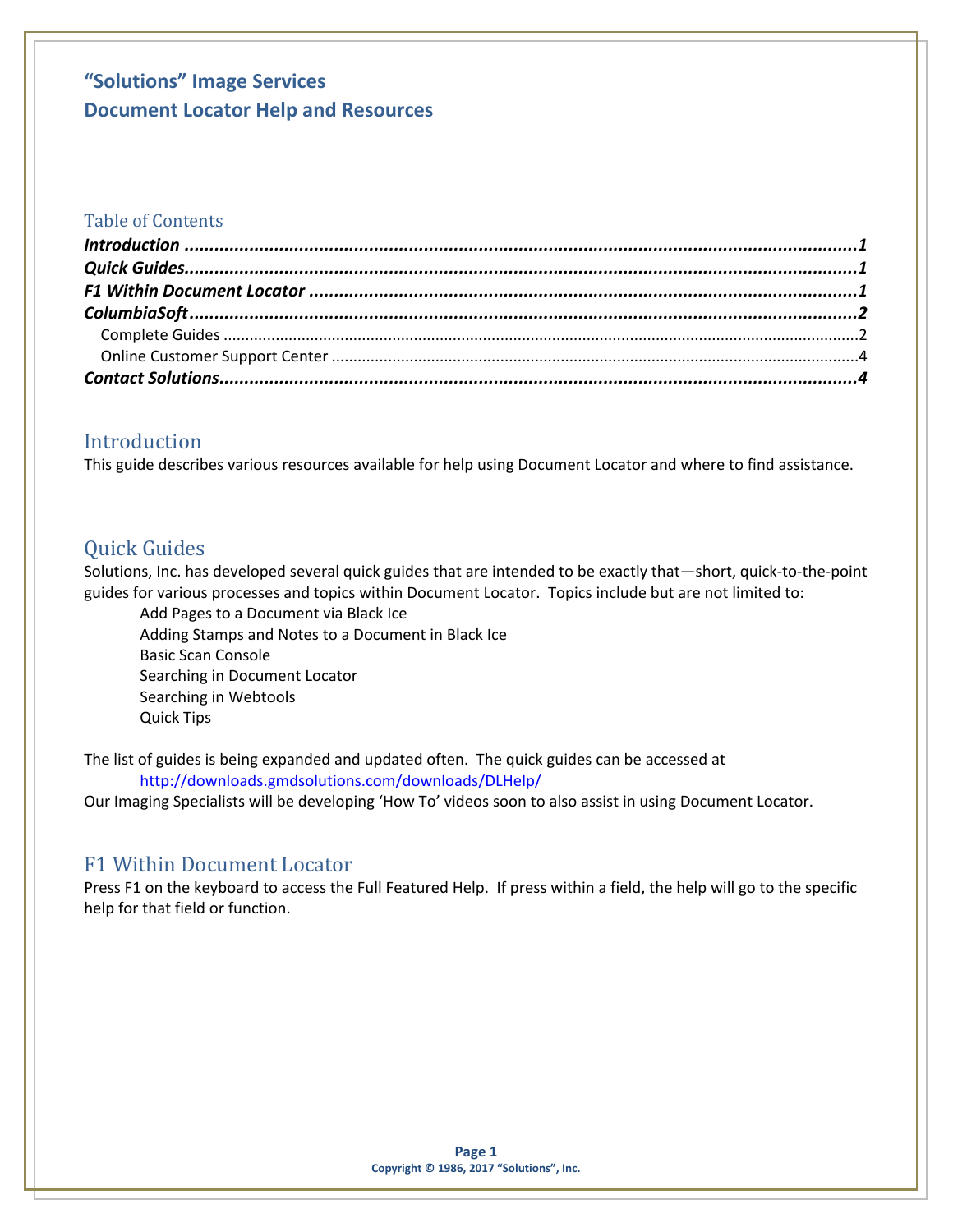**B** Document Locator Help



## <span id="page-1-0"></span>ColumbiaSoft

#### <span id="page-1-1"></span>**Complete Guides**

More complete help guides are available on any PC that has the Document Locator desktop client loaded. To access them, go to Start, All Programs on the PC and then Columbia Soft. Depending on the applications loaded, there is a Client Getting Started Guide, Scan Getting Started Guide, installation guides, Email Management, and Workflows.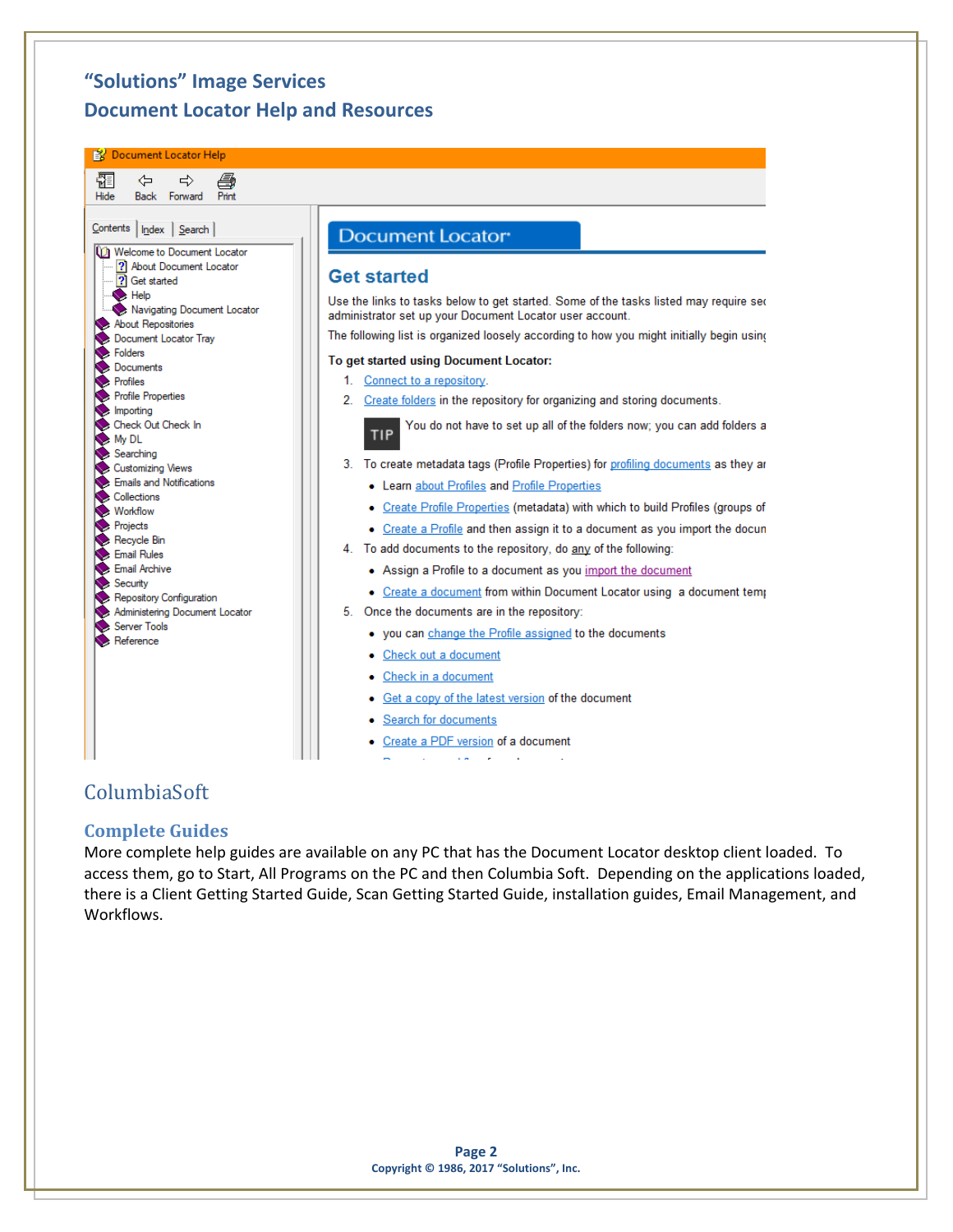

Again, the items available depend on the programs loaded on the PC.